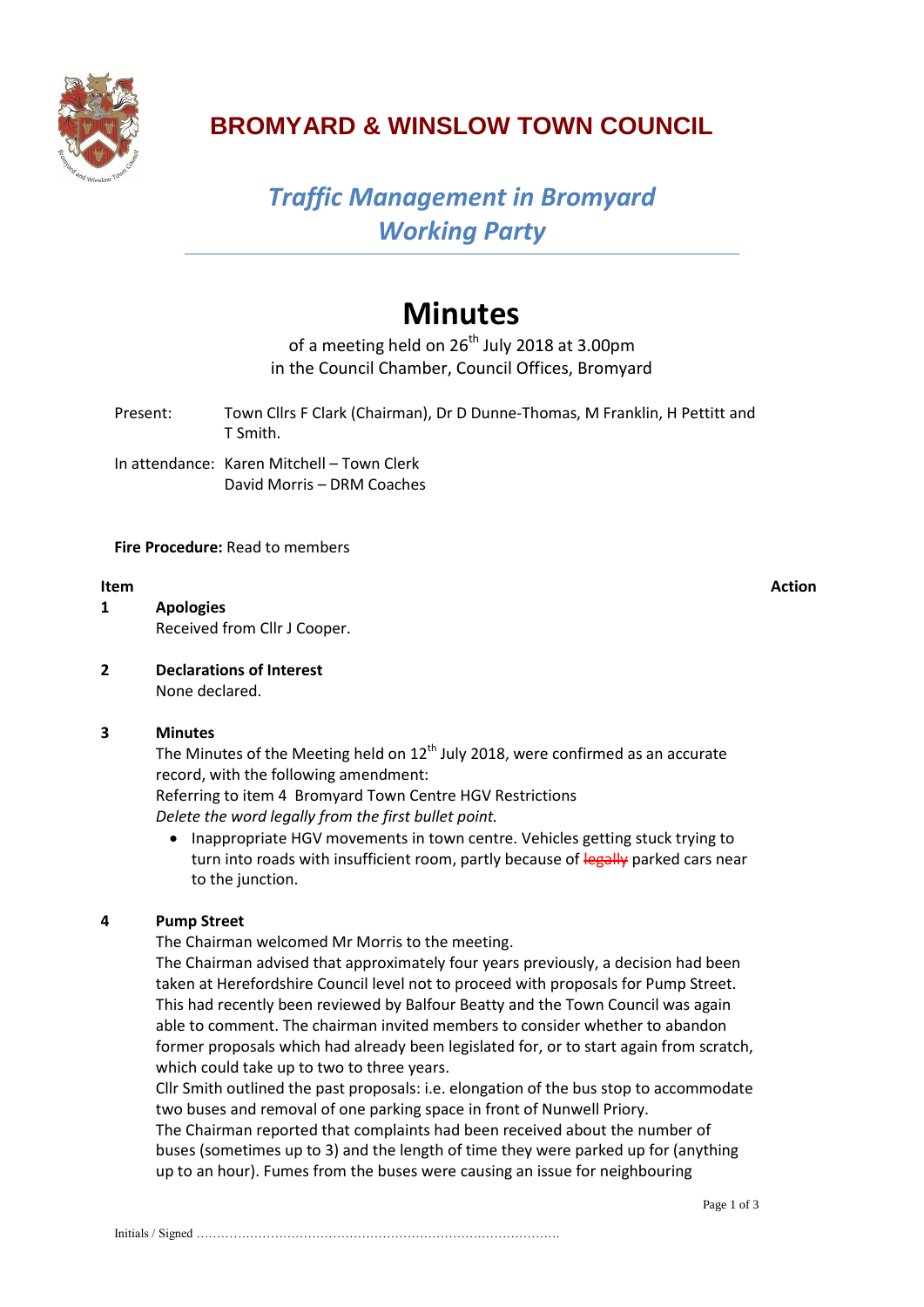properties/businesses.

#### Following discussion it was unanimously **RESOLVED that the Full Council be recommended to carry on with existing plans for Pump Street.**

#### **5 White lines in The Square**

Members discussed parking problems in the Market Square. Brick formations on the ground indicate where people should be parking, however this is often ignored and cannot be enforced unless the parking spaces are clearly lined. Following discussion it was **RESOLVED that the Full Council be recommended to request that Herefordshire Council as the enforcing authority, line mark the parking bays in the Market Square.**

### **6 Letter to businesses reference size of delivery vehicles.**

Members discussed concerns about unnecessarily large vehicles delivering in town.

Following discussion it was **RESOLVED that the Full Council be recommended to approve sending a letter to local businesses asking them if it's possible to ask delivery firms to use suitably sized delivery vehicles.** 

#### **7 Speed Festival and road surfacing**

The Chairman reported that resurfacing works in Rowberry Street and part of Cruxwell Street had been completed, however, the condition of the road surface in Broad Street/High Street was still a major concern not only for the Speed Festival but for other stakeholders and residents. Estimated costs to bring forward scheduled works for these roads (scheduled  $\sim$  2022) were estimated in the region of £65-68k. The Chairman advised that whilst the Speed Festival had indicated the possibility of contributing, other financial assistance would be required. Cllr Pettitt offered to raise the matter with the Festivals Committee.

In response to the issues raised, The Chairman of the Council had arranged a meeting with the Head of Herefordshire Council Highways, ward members, Chairman of the Traffic Management working party and a representative of the Speed Festival to discuss a way forward. (Refer Full Council Minute 18/145). The Chairman, Cllr R Page to report back to Full Council.

#### **8 Quarterly inspection of all road markings**

#### **Following discussion, it was RESOLVED: to ask the Locality Stewards if a member of the Working Group can accompany them when carrying out future quarterly inspections.**

Cllr D Dunne-Thomas volunteered to represent the group at the next inspection.

#### **9 Vehicles cutting across corner curbs**

Members discussed the issue of vehicles cutting across corner curbs. It was noted that there was a particular problem with heavy goods vehicles cutting curbs on the corners of Cruxwell Street and Pump Street due to illegally parked cars.

Lack of enforcement was identified as an issue, also, disabled badge holders parking on double yellow lines even when disabled spaces are available.

Following discussion it was **RESOLVED: that problem areas be tackled individually. Members to draw up a list for consideration at the next meeting, as appropriate.**

#### **10 To consider inviting a representative from the traffic management group to come and answer concerns**

Initials / Signed …………………………………………………………………………….